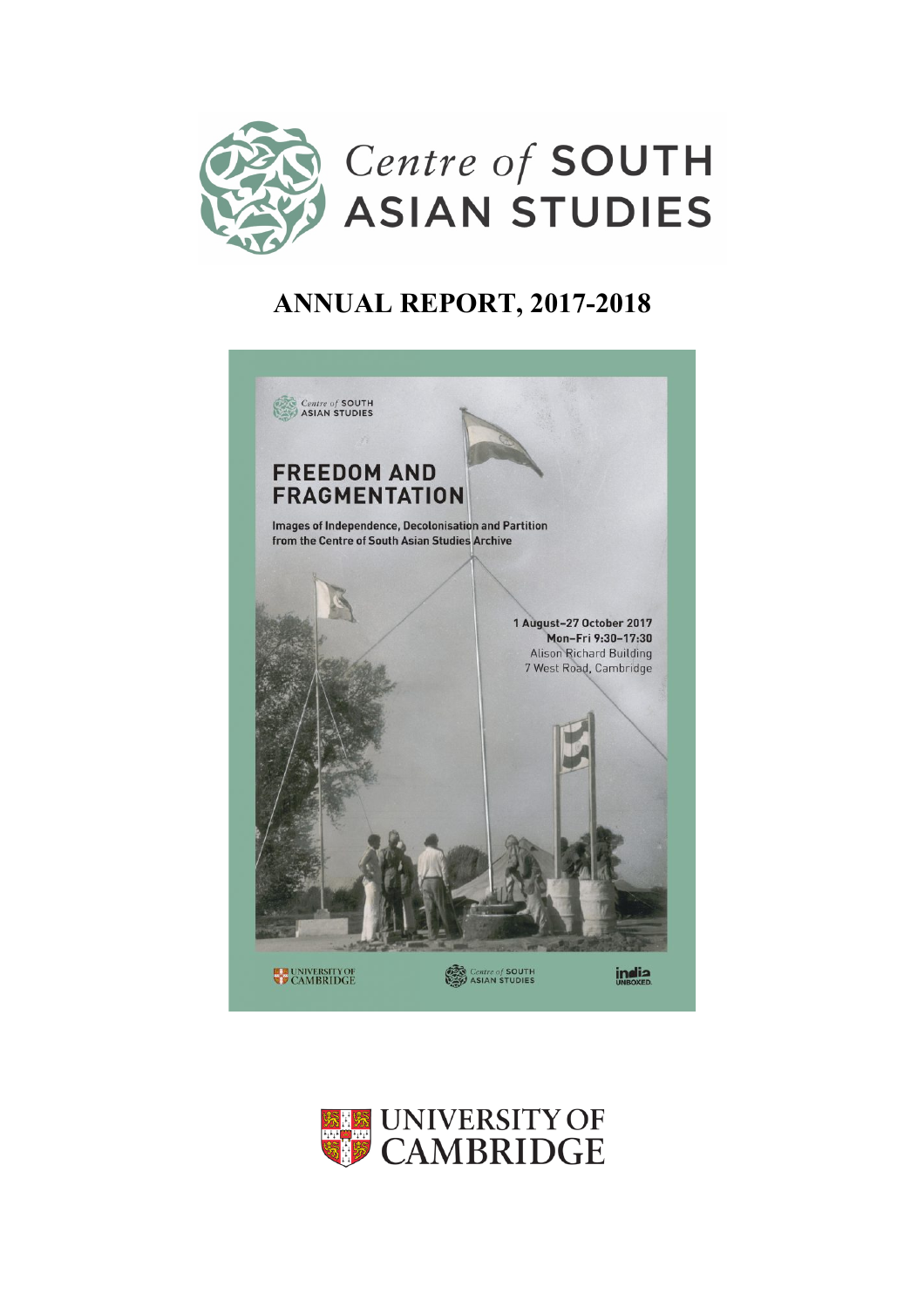The Centre of South Asian Studies, which is located in the Alison Richard Building, 7 West Road, was established in May 1964. It is primarily responsible for promoting within the University the study of India, Pakistan, Afghanistan, Sri Lanka, Bangladesh, the Himalayan Kingdoms and Burma, but has extended its activities to include Thailand, Malaysia, Singapore, Vietnam, Cambodia, Laos, Indonesia, the Philippines and Hong Kong. South Asian studies are well represented in the different Faculties – especially in History, Economics, Human, Social and Political Science, Asian and Middle Eastern Studies, Divinity and Geography. The Centre runs its own MPhil degree course in Modern South Asian Studies.

The Centre holds a weekly South Asian studies seminar in term and organises occasional workshops and conferences. A distinguished scholar gives an annual Kingsley Martin Memorial Lecture on one of the subject areas covered by the Centre. The Centre also cooperates with other universities and similar bodies in the encouragement of research in South and Southeast Asian subjects. A library of about 50,000 items has been built up which includes monographs, volumes of serials, and microforms of Indian newspapers and government archives. In addition the Centre houses an archive of unique materials relating to the European connection with South and Southeast Asia over the past 200 years. There are approximately 600 written collections, 900 maps, 150,000 photographs, and 80 collections of cinéfilms. The film collection is now streamed over the internet and, together with the oral history collection, is available on the Centre's website.

Cover photograph: Poster for the Freedom and Fragmentation exhibition held in the Alison Richard Building. Photograph: Ian Stephens Collection. Design: Debbie Roe

> Centre of South Asian Studies University of Cambridge Alison Richard Building 7 West Road Cambridge CB3 9DT

http://www.s-asian.cam.ac.uk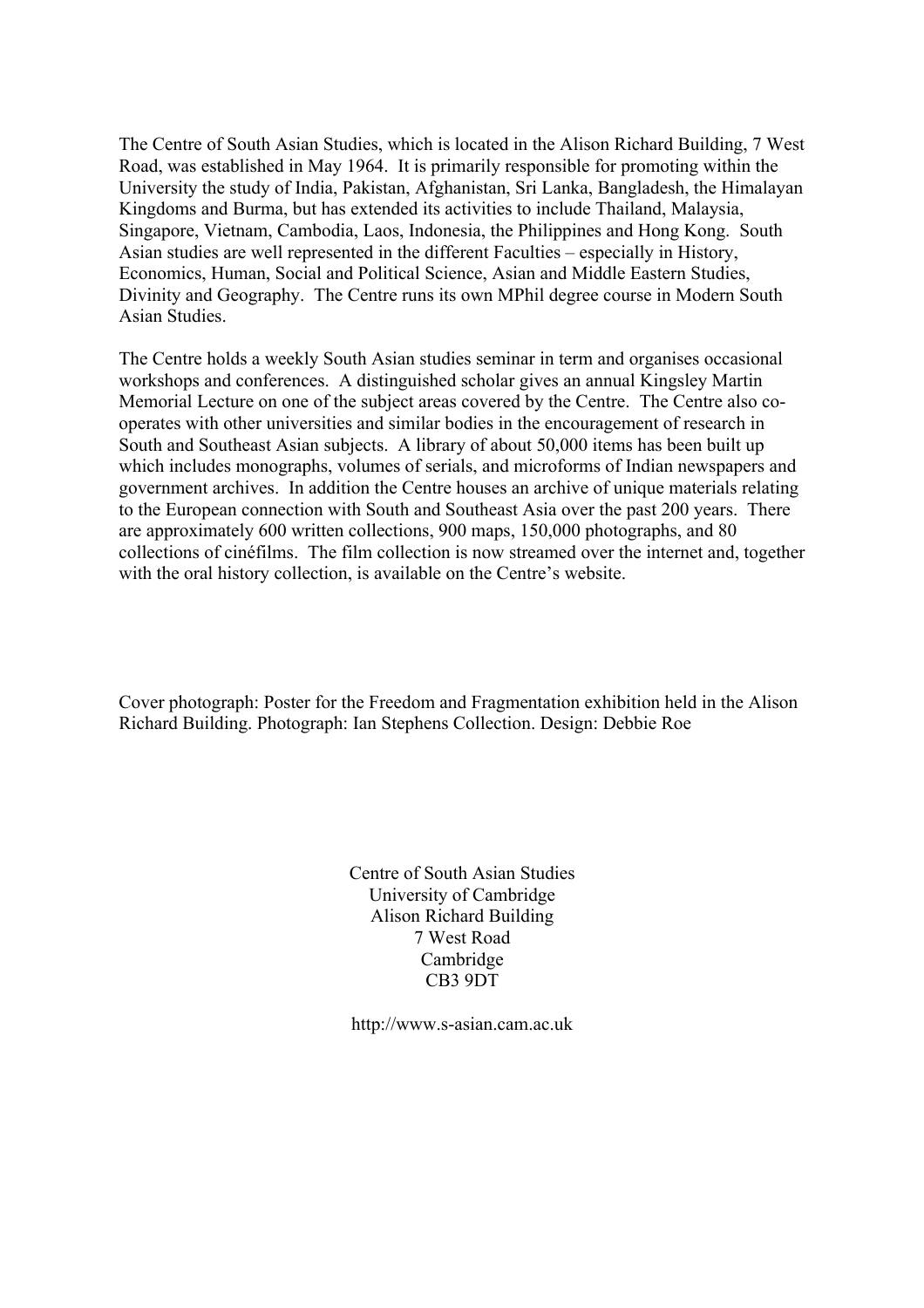In May 2018 the Centre was sad to say goodbye to Professor Joya Chatterji, who resigned her Directorship. Dr Kamal Munir kindly stepped in to take over as Acting Director for the remainder of the academic year.

It was good to welcome old friends back to Cambridge. In particular, Dr Patrick Clibbens returned as Teaching Associate based at the Centre. Patrick graduated from the MPhil in Modern South Asian Studies in 2010 and was a key figure in teaching and supervising for the course this year. Dr Partha Pratim Shil returned as Junior Research Fellow at Trinity College and participated with enthusiasm in teaching this year's MPhil course. Professor Tahir Kamran, formerly Allama Iqbal Fellow, returned for a short visit in October

### **Events at the Centre**

The year got off to an exciting start with the exhibition of photographs and documents entitled 'Freedom and Fragmentation: images of independence, decolonisation and partition from the Centre of South Asian Studies archive'. Over 100 guests attend the private view, at which the Vice-Chancellor opened the exhibition. Images were exhibited throughout the Alison Richard Building from 1 August to 27 October. Over the course of the three months the exhibition was open, many hundreds of people visited, and feedback was entirely positive: 'A brilliant presentation', 'evocative', and a 'fantastic representation of the struggle to get independence – well done', are just a few examples from the visitors' book.





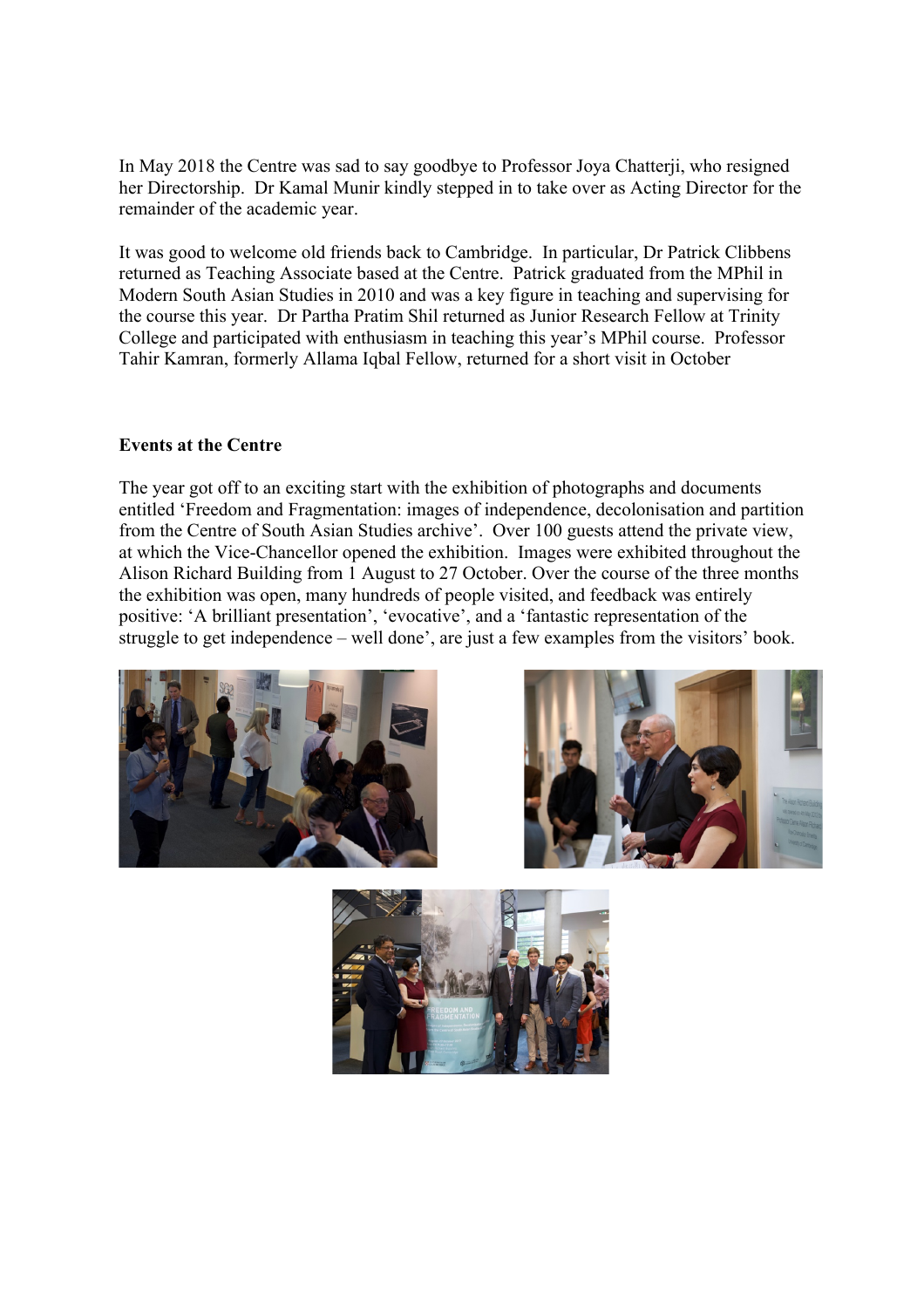The Centre's weekly seminar programme included speakers from a variety of institutions. Topics this year included *Plastic history, caste and the government of things in modern India; 'A naturally forming harbour?': silt, geological testimony and law in the Bengal Delta* and *Caste, class, and culture in contemporary Nepal*.

Professor Neeladri Bhattacharya (Jawaharlal Nehru University) delivered the Kingsley

Martin Memorial Lecture*, Koh-i-Noor: violence, law, and the moral politics of colonialism* on 30 May

Together with the Centres of African Studies, Development Studies and Latin American Studies, the Centre underwent a Strategic Research Review in November.

Asma Jahangir delivered the CSAS Lecture on South Asian Public Affairs in November entitled *The rule of law and democratic development in Pakistan*. Guests at dinner following the lecture enjoyed Asma's lively conversation. All at the Centre were shocked and saddened by her untimely death in February 2018.



In April Professor James Laidlaw visited Presidency University under the exchange scheme and Dr Sukanya

Sarbadhikar visited Cambridge from Presidency in May. Her CSAS seminar entitled *Shankh-er-Shongshar, afterlife everyday: the evening conch, goddesses, and a reimagination of Bengali domesticity* attracted a large audience.

In March Professor C. Raj Kumar, Founding Vice-Chancellor of O.P. Jindal Global University visited and talked to students about his institution

As part of the Consortium of the Global South, the Centre organised a Conference on *Rethinking Rights in the Global* South at Trinity College on 11 May 2018. Speakers included Dr Eleanor Newbigin (SOAS), Professor Shohini Ghosh (Jamia Millia Islamia and Dr David Lehmann (Cambridge).

Two students from the Lahore University of Management Sciences visited the Centre in July as part of a memorandum of understanding between the two institutions.

### **MPhil in Modern South Asian Studies**

The MPhil completed a successful ninth year. Unfortunately, of the 27 offers made only 8 students matriculated, mostly due to a lack of funding. This year's students came from India, Nepal, Pakistan and the UK

All 8 students were awarded the MPhil degree. 4 students achieved the mark of Distinction, 3 achieved High Passes and 1 a pass. Dissertation titles included 'The science of colony: western education in British Punjab'; 'Women in Britain's Pakistani Diaspora and their Relationship to Formal and Informal Labour, 1962-1974' and 'The role of social media in shaping agency during the 2015 Madhesi Andolan/Unofficial Blockade between Nepal-India'.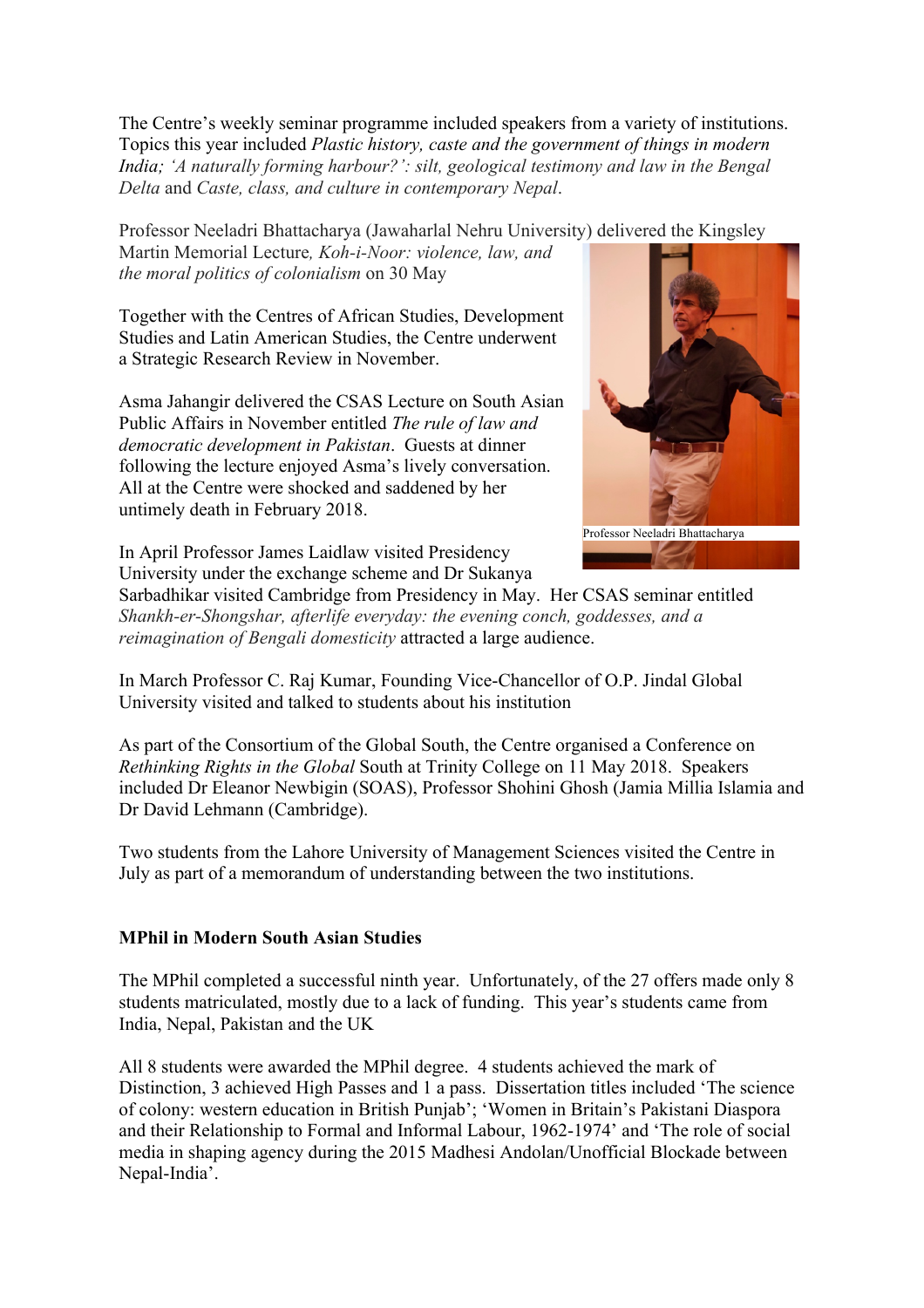

As usual, feedback from students was generally positive and comments included: 'I thought the structure of the migration and diaspora option course was very well thought out'; 'Overal, I've come away from this course feeling very satisfied' and 'The core course was very insightful, particularly in terms of the subjects we covered such as labour in South Asia and gender, both of which were particularly pertinent to my research'.

The Centre thanks the following for being generous with their time: Dr E. Anderson, Dr P. Clibbens, Dr L. Denault, Dr S. Fennell, Professor D. Gellner, Dr N. Khemka, Dr H. Kumarasingham, Professor J. Laidlaw, Dr E. Leake, dr P. Mody, dr K. Munir, Professor J. Prabhu, Professor F. Robinson, Dr P. Shil, Dr S. Sivasundaram, Professor B. Vira and Dr D. Washbrook.

Leena Dahal was awarded the C.A. Bayly Dissertation Prize and Ameya Pratap Singh was awarded the Prize for Best Overall Performance in the MPhil in 2017-18.

The External Examiner stated in his report that 'this group of students were particularly mutually supportive. Such 'good chemistry' cannot always be achieved. But this, alongside the gratitude of the students, is a



Leena Dahal (and adoring fans)

clear indication that the Centre is a good place in which to begin a research career.'

#### **Library and Archive Report**

The year began with two fabulous exhibitions, each of which showcased our archival and photograph collections on a world stage.

v *1947 Freedom and Fragmentation: Images of Independence, Decolonisation and Partition,* **was opened by** Vice-Chancellor Sir Leszek Krzysztof Borysiewicz on 25 August in the Alison Richard Building. C**urated by** Professor Joya Chatterji and Dr Edward Anderson, in collaboration with our Centre Archivist, Dr Kevin Greenbank , the exhibition, which was displayed across public spaces on all four floors of the Alison Richard building, explored the many meanings of freedom in South Asia in 1947, the diversity of anti-colonial struggles and the various independent movements. The exhibition contributed to the University of Cambridge's *India Unboxed* season (marking the British Council's UK-India Year of Culture) and its thought-provoking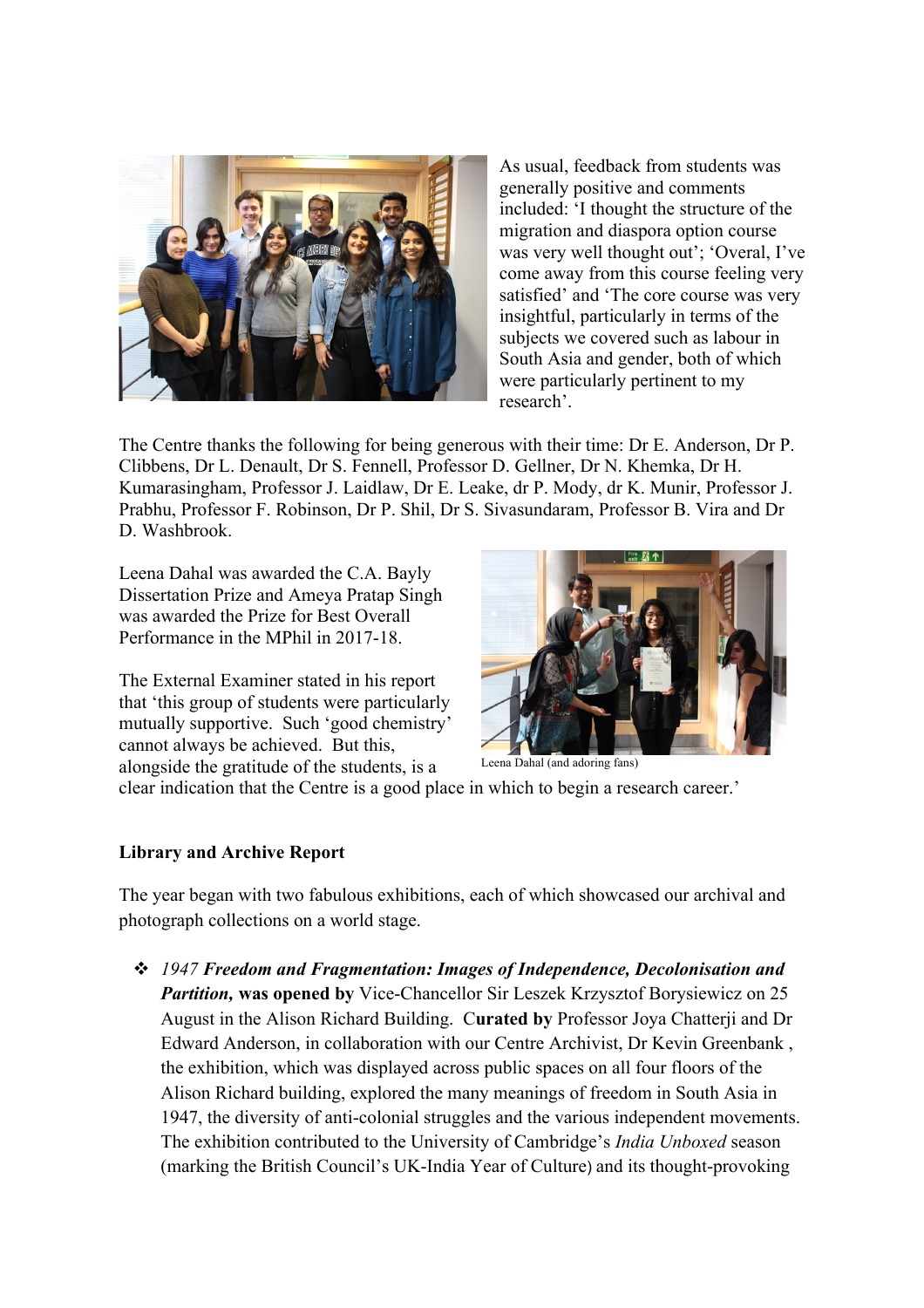content attracted a wide audience, including many members of the public and local community groups as well as a broad academic audience from across the UK. We are indebted to Stuart Roberts (Deputy Head of Research Communications, Office of External Affairs and Communications) who in collaboration with our archivist and curators produced a wonderful online version of the exhibition, *A tryst with destiny*, which tells stories from the exhibition, and ensures our exhibition has a lasting online legacy https://www.cam.ac.uk/sites/www.cam.ac.uk/files/a-tryst-withdestiny/index.html . This has been promoted widely by social media. In addition we are delighted to report that the physical exhibition travelled to the University of Leeds when it closed in Cambridge, and planning is underway, as I write, for the exhibition to travel to the Partition Museum in Amritsar, to Lahore and finally to Delhi during the coming year.

v *Pani, Pahar* curated by photo-journalist Toby Smith combined academic research led by Professor Bhaskar Vira and Dr Eszter Vira (Department of Geography) with archival photographs from our South Asian archive and the Royal Commonwealth Society collections in the University Library alongside modern imagery by Toby Smith to explore environmental change in Himalayan hill towns, such as Mussoorie, Nainital and Shimla, and the escalating water crises of the Indian Himalayas. The physical exhibition was hosted in the Old Divinity School in October 2017 as part of the University's Festival of Ideas. It featured in the University's *India Unboxed* programme, and was accompanied an Artist's Talk and Public Discussion on the 27<sup>th</sup> October. There is an online exhibition too - www.panipahar.com and the physical exhibition was displayed in Kathmandu and Delhi with bilingual interpretation. Press coverage has been international and timely – including the *Hindustan Times* and the *Guardian*.

#### **Other outreach activities**

- v Local community outreach: Dr Kevin Greenbank gave a talk on the Centre's archives to the Mill Road History Group as part of the 'Mill Road celebrates India' strand of the University's *India Unboxed* programme on 9 September 2017.
- Local community outreach: Rachel Rowe gave a presentation to Friends of the Ancient India and Iran Trust in Cambridge on 18 May 2018 entitled: 'Archival adventures with ephemera from Queen Mary's Indian collections'. This was a great opportunity to promote this very special collection to a non-University Cambridge audience.
- \* Academic liaison/national outreach: Rachel and Kevin hosted a study day for masters students from De Montfort University's Photographic History Centre on 12 February 2018. Students were given a tour of the University Library's Digital Content Unit, and met University Libraries' Head of Public Programming and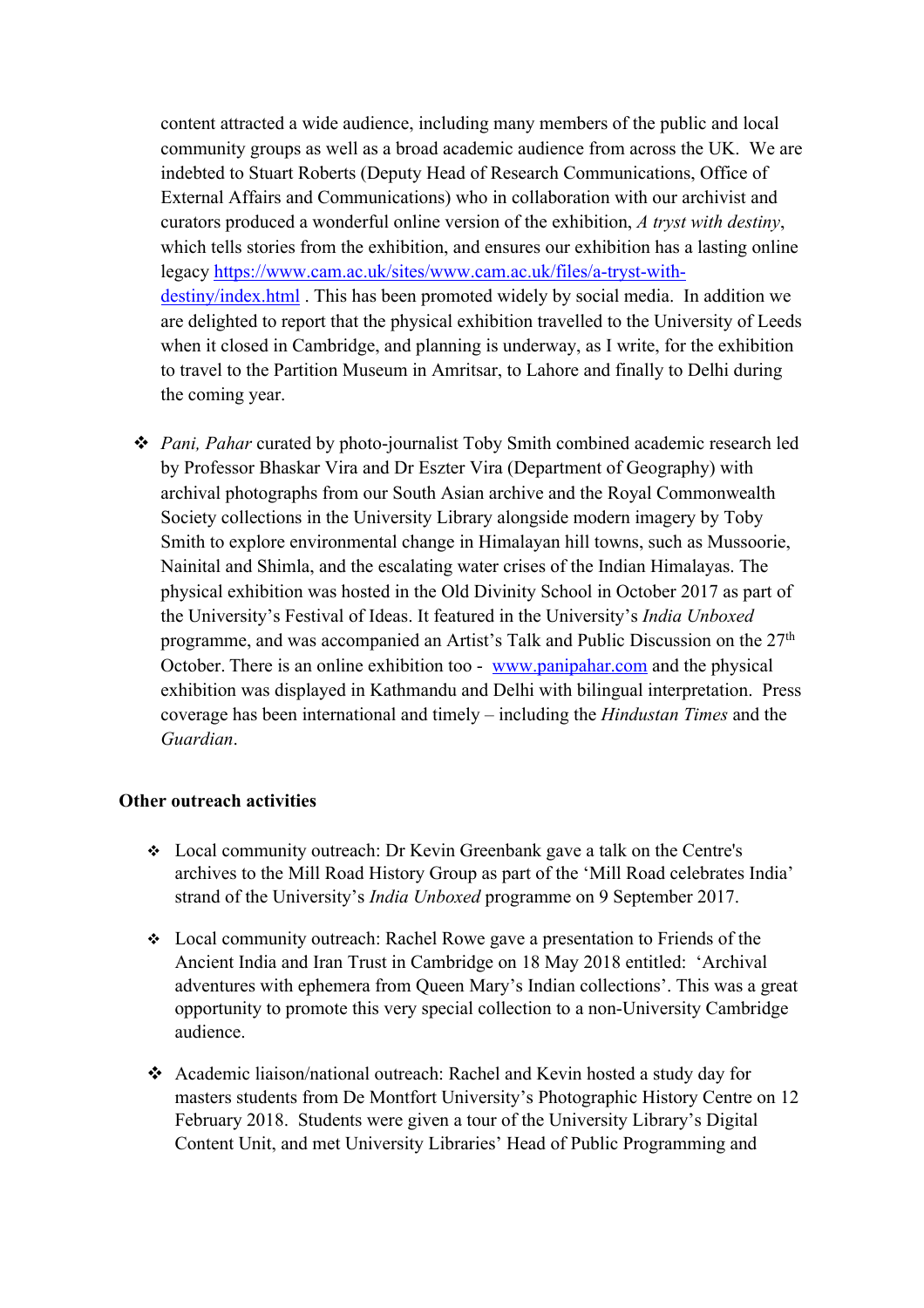Exhibitions Chris Burgess before spending over four hours exploring and learning about the care and curation of our historic photographic collections.

- v National outreach to families and academics researching Far East Prisoners of War with launch of digital civilian internment archive (WWII Singapore) on Cambridge Digital Library. https://cudl.lib.cam.ac.uk/collections/civilianinternment/1 Rachel and University Library colleagues hosted a day of presentations, tours and an exhibition of archives relating to Sime Road and Changi Camps on 11 August 2017. Audience included members of the Malay Volunteers Group, COFEPOW, Java FEPOW group, Researching FEPOW History Group, Imperial War Museum, Salvation Army International, and Cambridge Assessment, whose archives include examinations taken in the camps.
- v Academic liaison/national outreach: Rachel gave the opening presentation at the Association for Historical and Fine Art Photography Unconference, held at the University Library on 15 August 2017. Her presentation 'E.J.H. Corner: botanist, father, and collaborator? The story of one man's search for his father, and his father's photographic legacy' was an opportunity to promote this important Malaysian photographic collection held in Cambridge University Library , and to tell a very moving story about how the archive ended up in the RCS collections. Her tweets started a conversation with botanists, botanical societies, members of the public and historians interested in archives of 1930s Malaysia and Singapore.
- v International outreach: Between 28 November and 2 December 2017 Dr Greenbank visited Lahore, Delhi and Lucknow to give presentations to students and academics at Government College University Lahore, the South Asia University in Delhi and to advise on conservation and digitisation of manuscripts in the Raja Mahmudabad Library (EAP842; This project is also funded by the Hill Museum and Manuscripts Library).

### **Other significant projects**

- $\div$  Digitising our photograph collection approximately 4,000 archive photographs from our extensive archives have been digitised this year with assistance from an enthusiastic and skilful team of volunteers, supervised by Dr Kevin Greenbank.
- v Cataloguing books donated as part of South Asian archive collections in the 1960s and 1970s – We were delighted to welcome back Mrs Suzan Griffiths for a 2nd period to help make books in our archives more accessible to researchers. She has now added records for over 1500 books to the University's online catalogue *iDiscover* and has promoted them via a series of thematic posts on the South Asia Archive and Library Group (SAALG) Blog: http://saalg.blogspot.com/ Posts have focussed on architecture, forestry, mountain surveying and exploration, Burma, and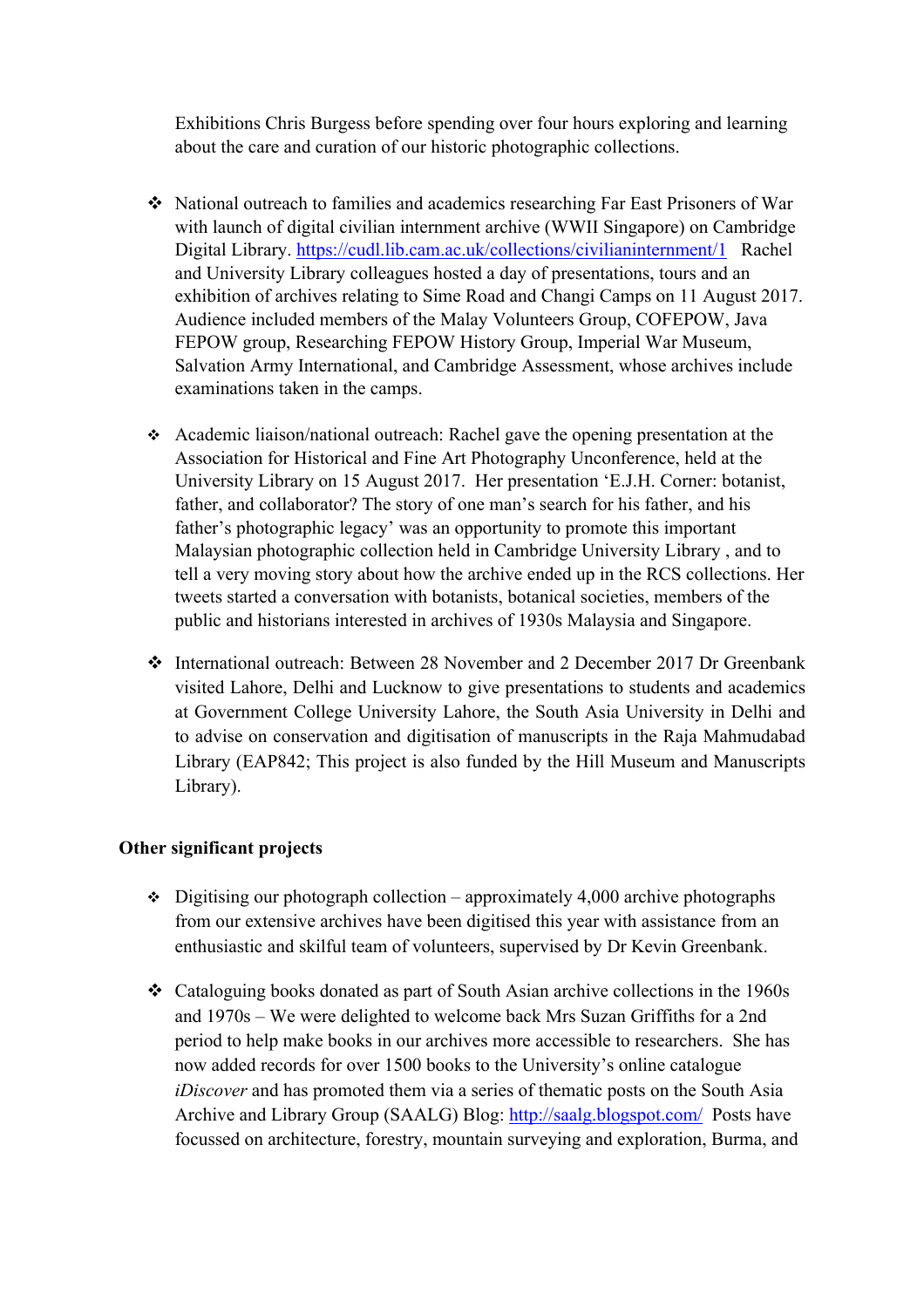the Indian Civil Service.

- $\triangleleft$  Archive of the week this exciting new window on our archives was launched earlier this year on Instagram: https://www.instagram.com/csascambridge/ Do follow us on Instagram!
- v Dr Kevin Greenbank has written the first two of three articles about the Centre's archive collections for the online journal Sahapedia. https://www.sahapedia.org/cambridge-south-asian-archive

### **How have we done?**

Our year also ended on a high, with the Centre's Library scoring top marks in the *Student Barometer* as graded by our MPhil students. The Library is open 24/7 for 8736 hours per year for MPhil students, PhDs, visiting academics, post-docs, and academics, and is staffed for 40 hours per week, 51 weeks of the year (2040 hours/year), when it is also open to undergraduates, visiting scholars and members of the public. Visitors have been attracted from universities across the UK including:

Aberdeen, Anglia Ruskin, De Montfort, Essex, Exeter, Huddersfield, Leeds, Lincoln, King's London, Oxford, Reading, Royal Holloway, SOAS, St Andrews, Warwick, York But also from much further afield, from Universities across Europe, the United States, and South Asia, including:

American Public University, Ashoka University, Universitat de Barcelona, Charles University in Prague, Columbia University (New York), Fakir Mohan University, Indian Institute of Technology Madras, Harvard University, Heidelberg University, Humboldt University, International Islamic University of Malaysia, Jahangirnagar University, Jawaharlal Nehru University, Jindal Global University (Sonipat (Haryana), Lahore University of Management Sciences, Madras Medical College Chennai, Mount Holyoke College, Norwegian University of Science and Technology Trondheim, Ohio State University, Pennsylvania State University, Pondicherry University, Symbiosis International University Pune, University of Bonn, University of Goettingen, University of Illinois, University of New South Wales Canberra, Universitat Pompeu Fabra (Barcelona), University of the Punjab, University of Delhi, University of Toronto, Visva Bharati University, West Bengal State University, Yale University, Das Zentrum Moderner Orient (Berlin)

Also independent visiting scholars from Kolkatta, Mumbai, Greater Noida West (Uttar Pradesh), Nanded (Mahharashtra), Imphal (Manipur), Jaipur, Srinigar Colony Saidapet (Chennai), Toronto, Montreal, Washington DC,

Approximately 50% of our users are visiting scholars, 50% are University of Cambridge.

The Centre's Library provides a safe and stimulating space which serves as so much more than just a collection store. To quote a second-year PhD candidate in History: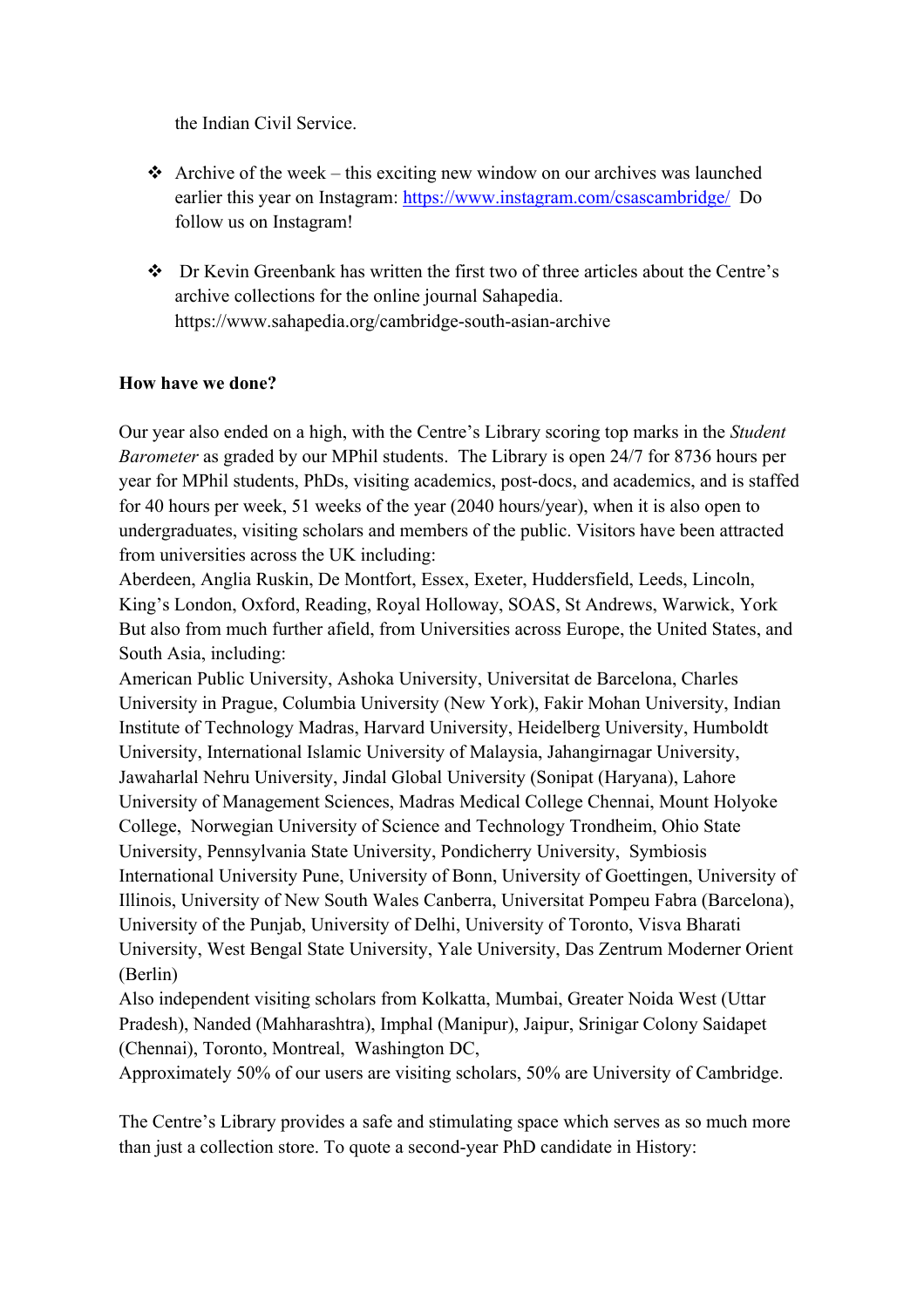'The SAS library facilitates conversations and interactions between undergraduate, mphil, phd, post-docs, fellows, teaching associates, professors, visiting scholars and visiting researchers....

'As students working on South Asia are dispersed in the collegiate system, it is often rare and difficult for these students to find fellow students in their colleges who possess, sometimes, even a basic knowledge or background of South Asian culture, history and/or languages. The Centre functions as a place where these students can meet and have deep, sustained, and advanced conversations about the discipline and the latest developments in the scholarship; give and receive feedback about their research projects or career trajectories; discuss current events in the region; speak, learn or practise various South Asian languages with peers; receive urgent assistance from both the faculty and staff if they need to, and so on.…

'The current layout, design and configuration of the space, and the proximity to the African Studies library allows for conversations and discussions to take place before and after events such as classes, research seminars, film screenings. The 24/7 access further facilitates this as do events such as the interdepartmental teas and the conferences taking place in the building…. The space is ideal in terms of providing spaces that are designated quiet areas for study as well as informal ones, where creative and intellectually stimulating conversations can take place'

Following an induction session to our Library and Archives in the Michaelmas Term, a PhD candidate in History wrote:

'… thanks so much for your time today! It was really interesting to see the extraordinary breadth of the collections here and the time that has gone into making them easily accessible. I look forward to seeing you on …' [for a follow up on additional resources]

And a visiting PhD candidate from Yale emailed:

'Firstly, thank you both for your excellent assistance! I had great fun browsing through the records.

Secondly, I want to state how wonderful the South Asia center at Cambridge is. I had simply expected to browse through archival records, but what I found in addition was grotto of scholars working on South Asia. I spent many an hour engaged in conversation with people in different stages of their careers, all united by their disciplinary focus on South Asia. The center itself, with its easy seating, spacious arrangements and kitchen facilities, makes this engagement possible.

'I look forward to visiting the archives multiple times in the next few years as I proceed into the senior years of a PhD in anthropology at Yale.'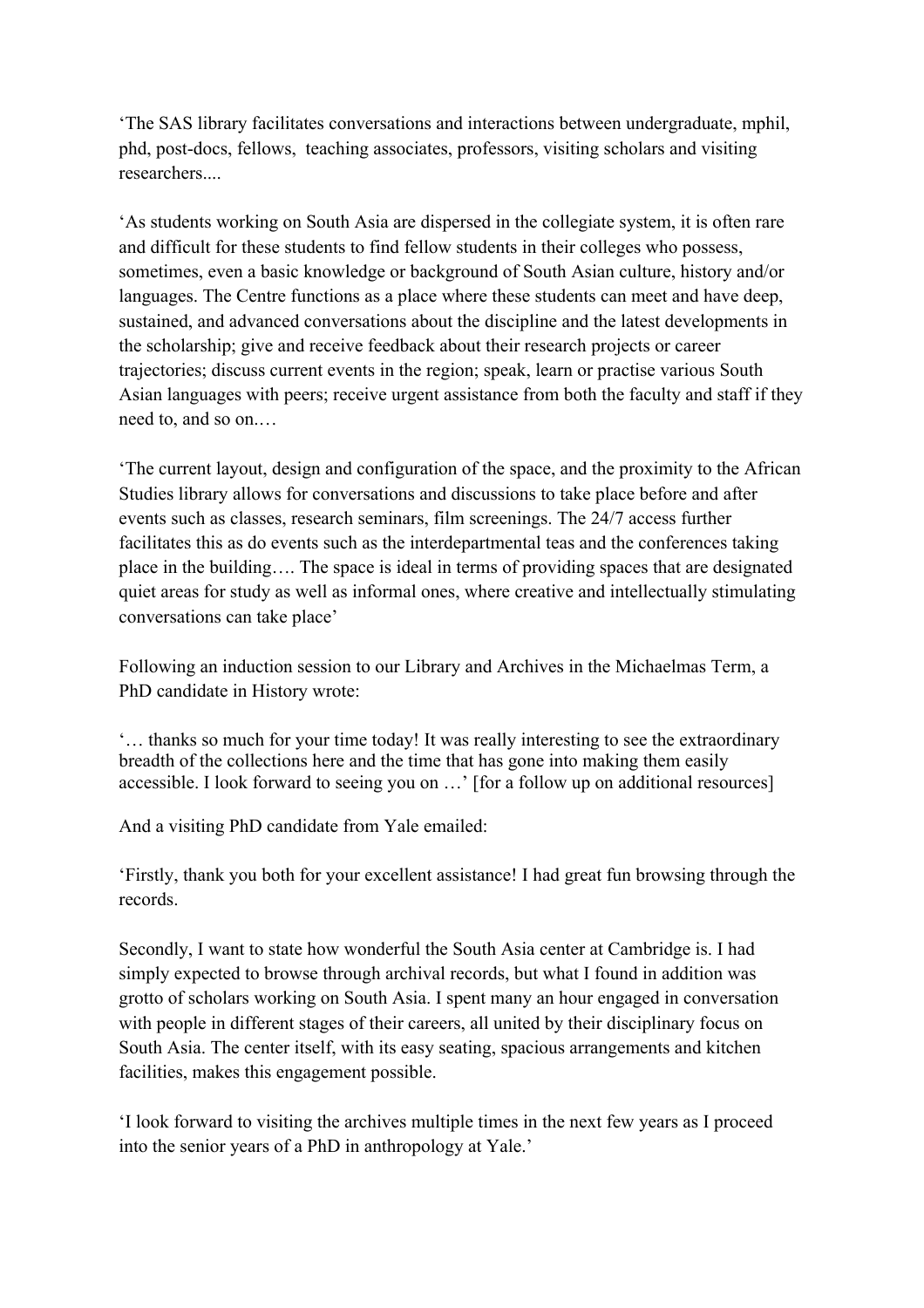The Library and Archive were appreciated too by our visiting fellow Arupjyoti Saikia, Professor in History & Suryya Kumar Bhuyan Endowment Chair on Assam History at the Indian Institute of Technology Guwahati, Guwahait, Assam. Professor Saikia wrote:

'The Centre has been my home for the last five months and I spent almost all my time here... you have been extremely supportive and helpful. All of you went extra mile to help. I must say that hardly I felt away from home while being at CSAS. Tea, conversation and little things are around those made my life full for the last five months. It was truly a great honour and privilege to be hosted here and all the support. Barbara, Rachel and Kevin all made my stay, works in the archive and library an easy one. Barbara will hand over all those letters so quickly, Rachel will help get the micro-films from the UL and Kevin will always bring up boxes after boxes. Such a fantastic support and this is rarely being found in any place'

One of our MPhil cohort of 2013-2014 was in Cambridge during the year to advise students on careers in the legal profession. She wrote:

'The vast majority of libraries in the University of Cambridge have a stressful vibe and are perfect for those that are able to work in silent and isolated environments. I am not one of those people. The thought of studying in my room, the College library or the University library filled me with a sense of anxiety that I dreaded.

The Modern South Asian Studies library in the Alison Richard Building, however, is like no other in Cambridge. It demonstrates that the University does not just encourage one type of student, rather it is open to those that prefer interactive learning. The library provides a relaxed environment in which students can talk, socialise and study. It was the only place that I felt at ease because I could talk to fellow MPhil/PhD students to enhance my learning, I could sit on the green sofas to have a snack with others using the library and I didn't have to go back to my room to study or deal with the stress alone. In addition, I had my MPhil family, i.e. Barbara, Kevin and Rachel, around me who made a huge difference during my various assignments and dissertation.

That library forms the overwhelming majority of the memories I have of my time in Cambridge and it is the same for my fellow classmates. It is what gave us a sense of community, something that most MPhil students struggle with as they are dispersed amongst the Colleges. For us, however, the library was a blessing and we would like to be able to visit it throughout our lives as part of the MPhil in Modern South Asian Studies experience.

An independent researcher wrote after a visit to consult our oral history archive:

'Thank you [Kevin] for all your help on Thursday and kindly making a memory stick of the interviews. It was really appreciated. What a wonderful collection and what mellifluous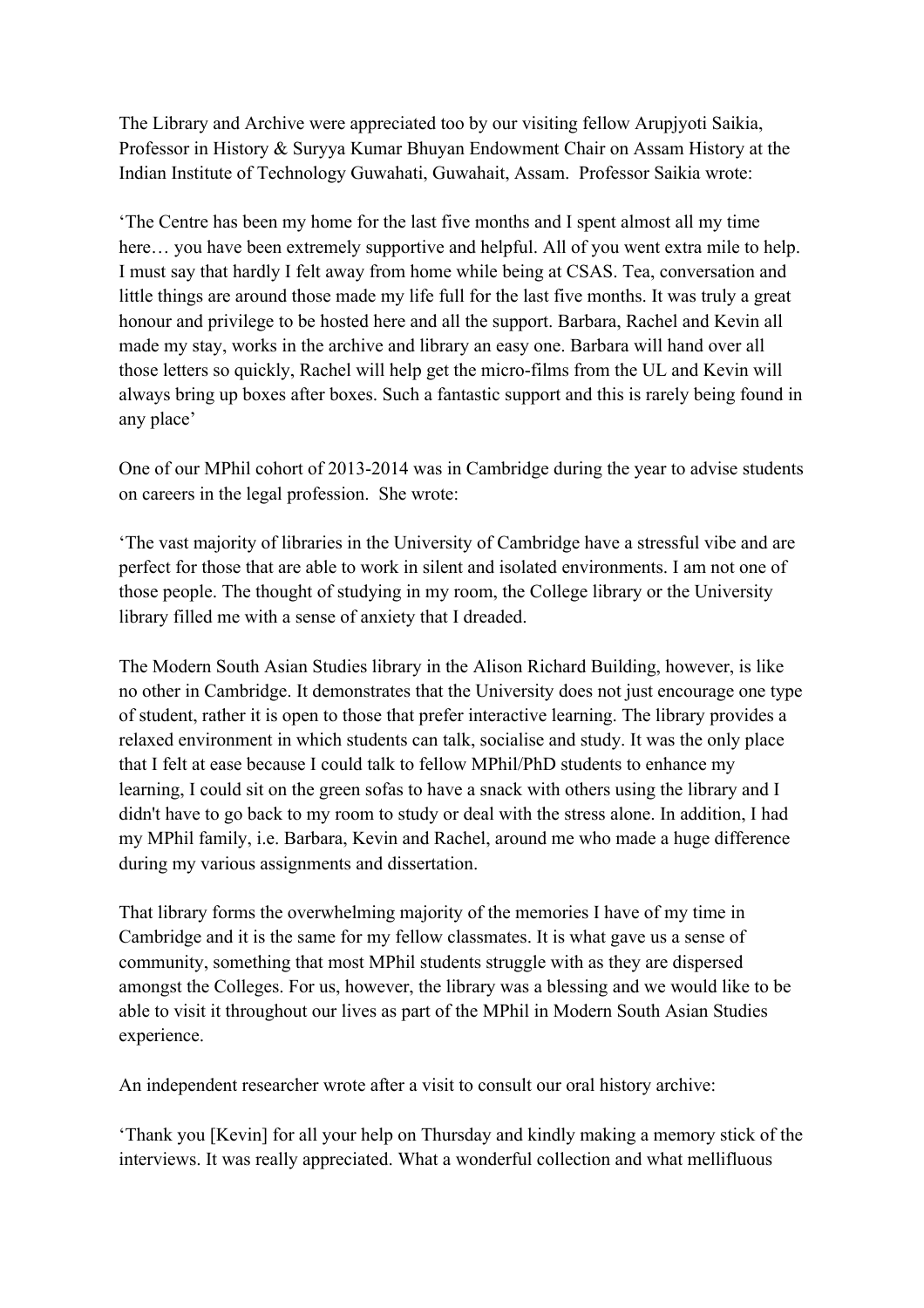voices they have. You are the gold standard of archivists and I'm putting a fulsome acknowledgement in the book'.

The Centre's library and archive act as a cross-disciplinary research hub-cum-special collection. We collaborate with Cambridge academics to offer workshops on use of photographic collections to 1st & 3rd year History students and contribute to the teaching to the 3rd year History paper on Islands with an annual workshop on Sri Lankan photography. We offer classes on archive research for graduate students interested in Commonwealth or South Asian collections and offer one-to-one advice to individual graduates and visiting scholars.

Our physical library continues to support students and researchers within the University and beyond, and acquired 671 monographs across a broad spectrum of disciplines relating to South- or Southeast Asia. Many items were generously donated by authors or students; others were purchased with the aid of an annual Library grant from the Smuts Memorial Fund and annual University funding. The majority of periodicals are now acquired electronically and we were pleased to contribute to the University acquiring online access to primary sources from the National Archives relating to Vietnam: *Vietnam under French rule 1919-1946: the nationalist challenge and the Japanese threat.*

The Centre's librarian and archivist receive research enquiries daily by email and answered 1173 during the 12 month period August 2017-July 2018. These related not only to manuscripts, oral history, photographic and film archives, but to rare books, periodicals, official publications, and newspapers in our collections. About a quarter of email enquiries were followed by visits the Centre to consult archives and books in person, but the majority of enquirers were unable to make the journey – hence the importance of our growing digital humanities collections – films, oral history, photographs and online exhibitions.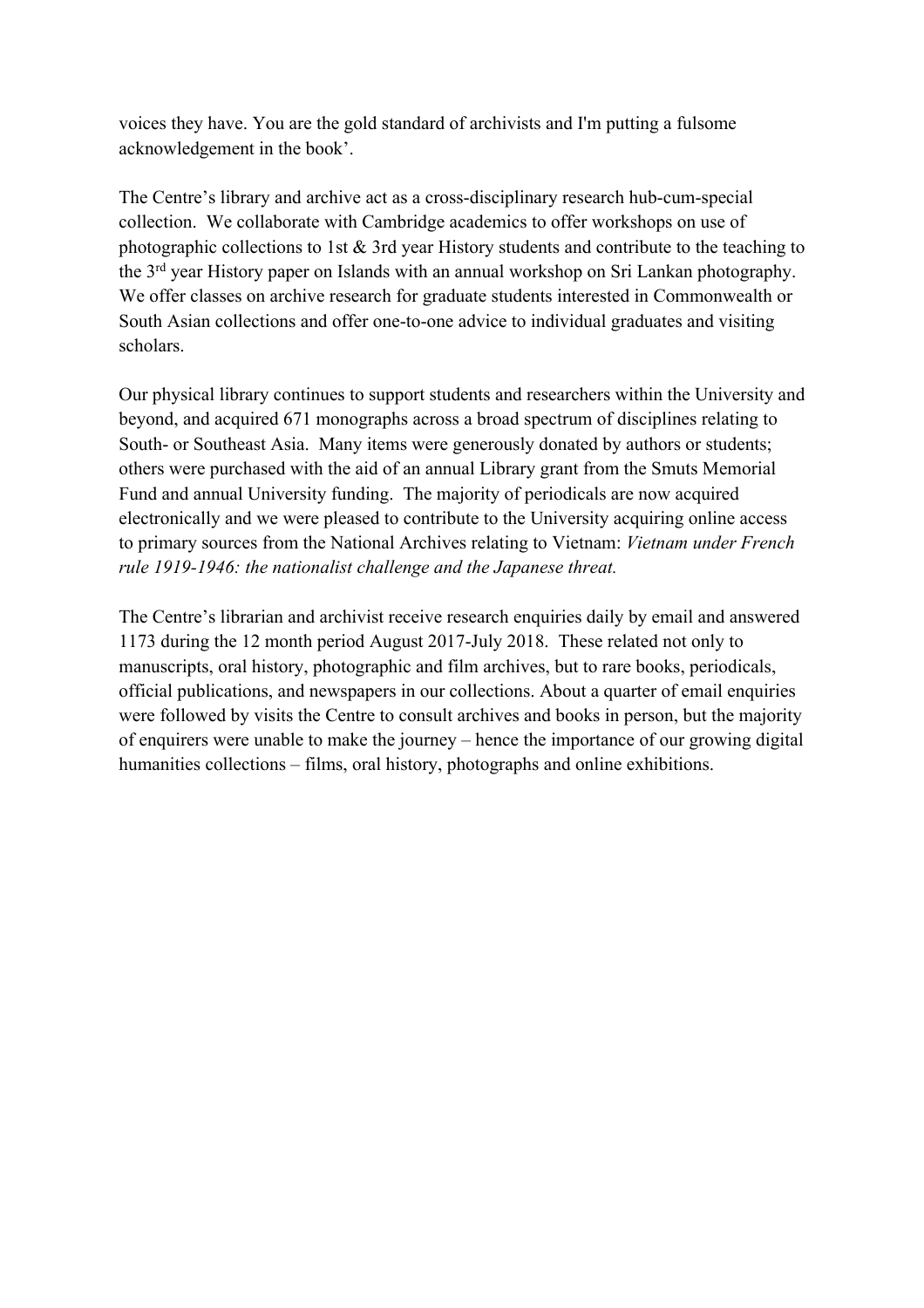### **The South Asian Studies Seminar Series, 2017-18**

### **Michaelmas Term 2017**

| 4 October   | Professor Joya Chatterji (Director of the Centre of South Asian<br><b>Studies, Cambridge)</b>                                                                    |
|-------------|------------------------------------------------------------------------------------------------------------------------------------------------------------------|
|             | Alternatives to citizenship at the end of empire: prices, subjects and mass<br>migration                                                                         |
| 9 October   | Dr Yasser Arafath Pothukandiyil (Dr L.M. Singhvi Visiting Fellow at<br>the Centre of South Asian Studies)                                                        |
|             | Unknowable God and knowable women: gender of piety in the Mala<br>Poetics of Malabar                                                                             |
| 11 October  | Professor Janaki Nair (Jawaharlal Nehru University)<br>An inheritance of loss: private debt to public charity in princely Mysore                                 |
| 28 October  | Dr Sarah Hodges (University of Warwick)<br>Plastic history, caste and the government of things in modern India                                                   |
| 25 October  | <b>Professor Gurharpal Singh (SOAS)</b><br>Sikhs and the partition of India: rethinking the Sikh national question,<br>1940-47                                   |
| 1 November  | Dr Partha Pratim Shil (University of Cambridge)<br>How does a constable cognize? Notes for a social history of police power<br>in colonial Bengal                |
| 8 November  | Dr Debjani Bhattacharyya (Drexel University)<br>'A naturally forming harbour?': silt, geological testimony and law in the<br><b>Bengal Delta</b>                 |
| 10 November | Asma Jahangir (human rights lawyer and activist)<br>The CSAS Lecture on South Asian Public Affairs:<br>The rule of law and democratic development in Pakistan    |
| 15 November | Professor James Manor (School of Advanced Study, University of<br>London)<br>Caste, class, and culture in contemporary Nepal                                     |
| 5 December  | <b>Professor David Gilmartin (NC State University)</b><br>Nature's sovereignty: the Indus Basin and India's Partition<br>Co-hosted by CSAS and Critical Pakistan |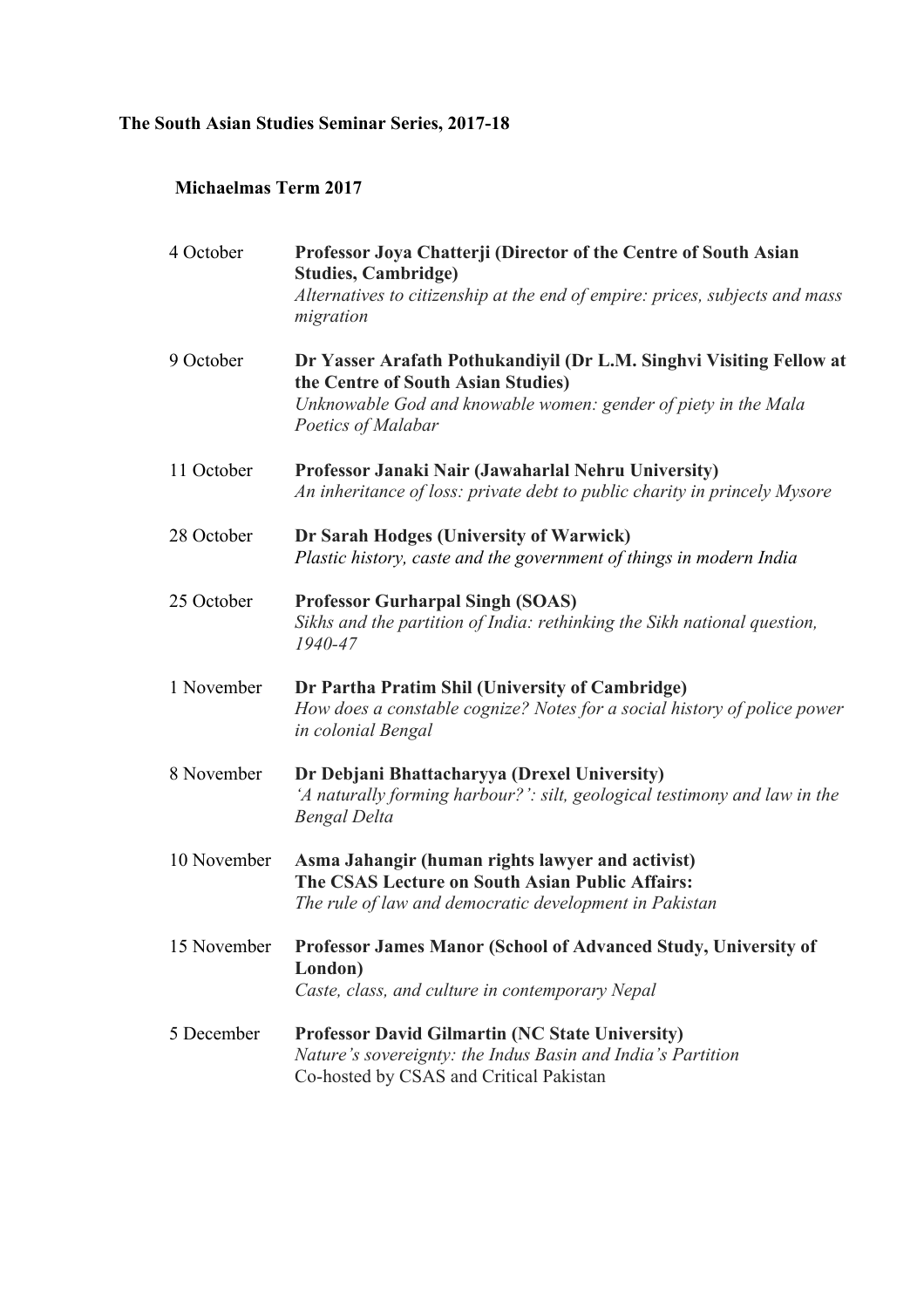### **Lent Term 2018**

| 17 January              | Dr Arundhati Virmani and Dr Jean Boutier (École des Hautes Études<br>en Sciences Sociales, Marseille)<br>Depicting the British abroad. Discontinuities in Johan Zoffany's Tuscan<br>and Indian experience, 1772-1789<br>Co-hosted by CSAS and the Early Modern World History Seminar |
|-------------------------|--------------------------------------------------------------------------------------------------------------------------------------------------------------------------------------------------------------------------------------------------------------------------------------|
| 24 January              | Dr P. Sanal Mohan (Mahatma Gandhi University, Kerala and Smuts<br><b>Visiting Fellow at the Centre of South Asian Studies)</b><br>Global Christianity and the transformation of the emotional world of<br>Dalits: a critical reading of the missionary writings                      |
| 31 January              | Dr Natasha Pairaudeau (University of Cambridge)<br>Remembering and forgetting a prince in Exile: Myngoon Min in Myanmar<br>and Vietnam                                                                                                                                               |
| 14 February             | Professor Dr Sahana Udupa (Ludwig-Maximilians-Universität<br>München)<br>'Nobody comes with an empty head': enterprise Hindutva and social<br>media in urban India                                                                                                                   |
| 21 February             | Dr Oliver Coates (University of Cambridge)<br>An African orient? West Africans in World War Two India, 1943-1947                                                                                                                                                                     |
|                         | The seminars scheduled for 28 February, 7 and 14 March were<br>cancelled due to strike action                                                                                                                                                                                        |
| <b>Easter Term 2018</b> |                                                                                                                                                                                                                                                                                      |
| 25 April                | <b>Professor Chris Baker and Professor Pasuk Phongpaichet</b><br>(Chulalongkorn University)<br>Ayutthaya in Asian history from the $13^{th}$ to $18^{th}$ century                                                                                                                    |
| 2 May                   | Dr Andrew Sanchez (University of Cambridge)<br>Creation and transformation: value and the satisfaction of work                                                                                                                                                                       |
| 7 May                   | Dr Shruti Kapila (University of Cambridge)<br>1984 and the sacred ends of sovereignty                                                                                                                                                                                                |
| 9 May                   | Dr Sukanya Sarbadhikary (Presidency University)<br>Shankh-er-Shongshar, afterlife everyday: the evening conch, goddesses,<br>and a reimagination of Bengali domesticity                                                                                                              |
| 16 May                  | Dr P. Sanal Mohan (Smuts Visiting Fellow and Mahatma Gandhi<br>University, Kottayam)<br><b>Smuts Memorial Lecture:-</b> Global Christianity and the transformation of<br>Dalits in Colonial and Postcolonial Kerala                                                                  |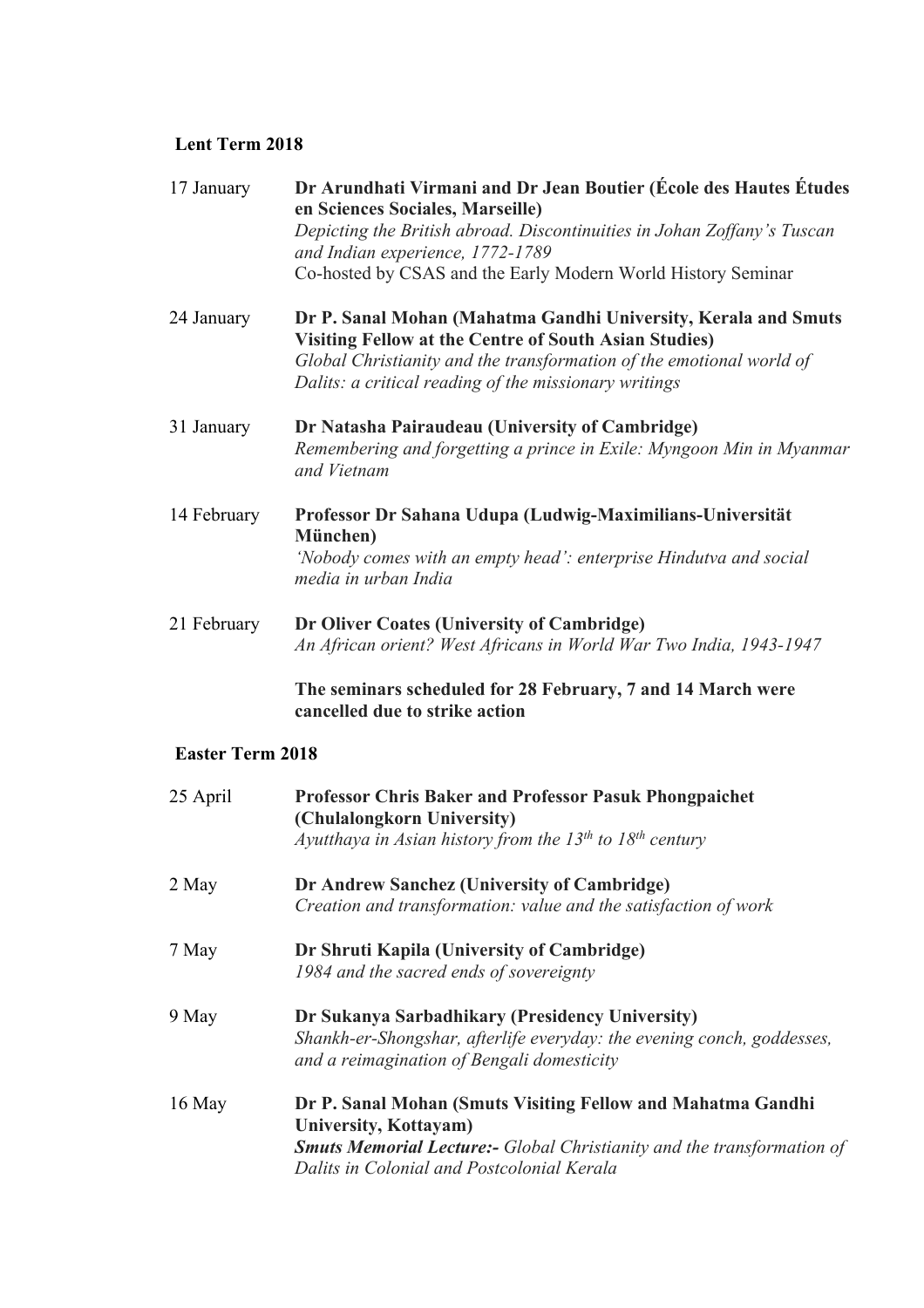| $17$ May | <b>Professor Vegard Iversen (Indian Institute of Management)</b><br>Ahmedabad)<br>Intergenerational mobility in post-liberalisation India                                          |
|----------|------------------------------------------------------------------------------------------------------------------------------------------------------------------------------------|
| 23 May   | Dr Yasmin Khan (University of Oxford)<br>British South Asians during wartime and decolonisation                                                                                    |
| 30 May   | Professor Neeladri Bhattacharya (Jawaharlal Nehru University)<br><b>The Kingsley Martin Memorial Lecture:-</b> Koh-i-Noor: violence, law, and<br>the moral politics of colonialism |
| 6 June   | Dr Kim Wagner (Queen Mary, University of London)<br>The Amritsar Massacre 1919-2019: writing the micro-history of a global<br>event                                                |
| 13 June  | Professor Tanika Sarkar (Jawaharlal Nehru University)<br>How Hindutva writs its histories                                                                                          |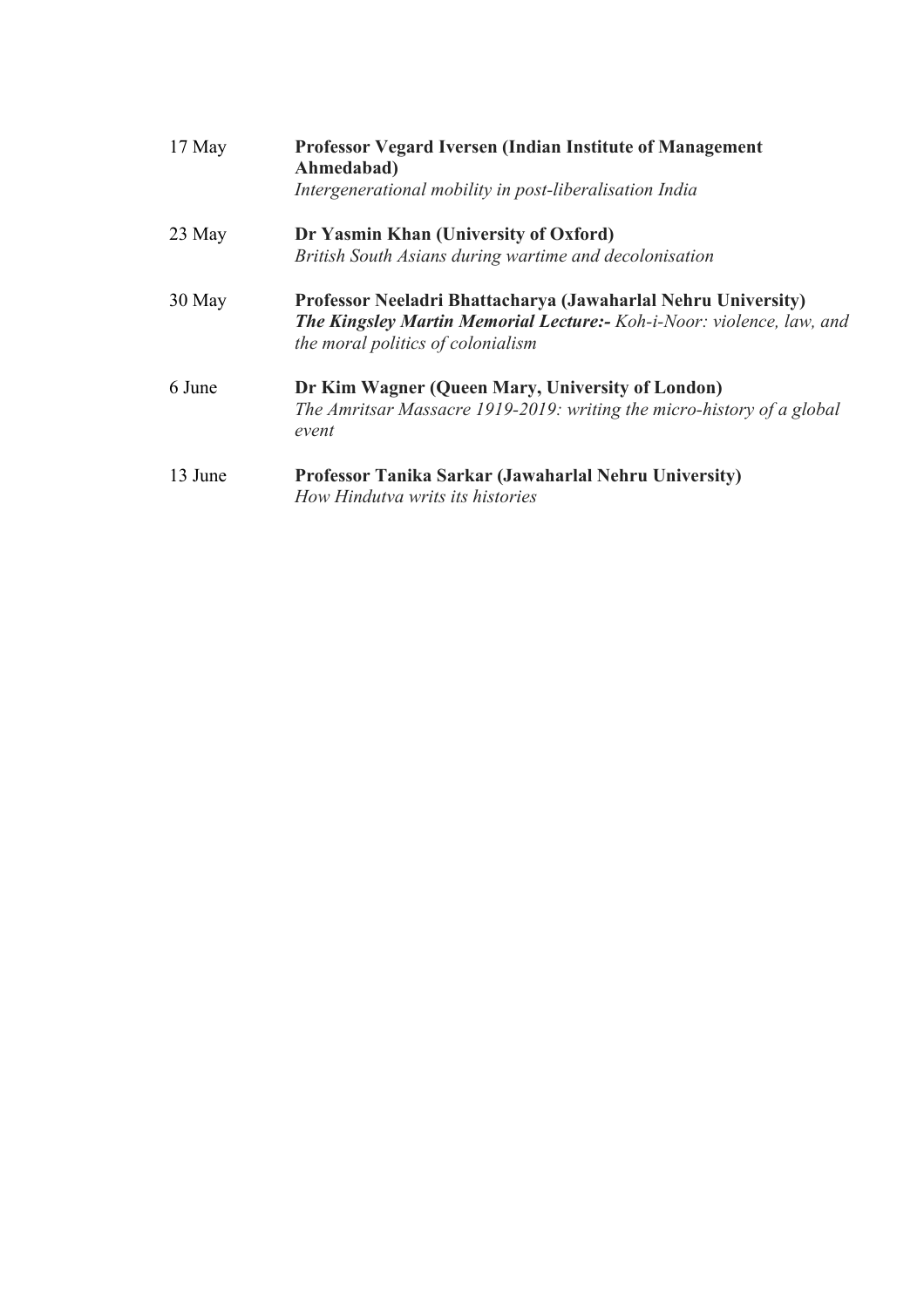## **ESTABLISHMENT OF THE CENTRE, 2017-18**

#### **Staff**

Professor Joya Chatterji, Director Dr K.M. Greenbank, Archivist Mrs B. Roe, Administrator Ms R.M. Rowe, Smuts Librarian for South Asian and Commonwealth Studies Dr Edward Anderson, Smuts Research Fellow Dr Patrick Clibbens, Teaching Associate Dr Anjali Bhardwaj Dhatt, Leverhulme Trust Early Career Fellow

### **Members of the Centre's Committee of Management, 2017-18**

| Dr E. Anderson         | Co-optedmember                                            |
|------------------------|-----------------------------------------------------------|
| Professor J. Chatterji | Director until May 2018                                   |
| Dr P. Clibbens         | Co-opted member                                           |
| Dr L. Denault          | Co-opted member                                           |
| Dr S. Fennell          | Co-opted member                                           |
| Dr K.M. Greenbank      | Co-opted member                                           |
| Dr T.N. Harper         | Appointed by the Faculty Board of History                 |
| Dr I. Hussin           | Co-opted member                                           |
| Professor J. Laidlaw   | Appointed by the Faculty Board of Human, Social and       |
|                        | Political Science. Chair                                  |
| Dr K. Munir            | Co-opted member. Acting Director from May to September    |
|                        | 2019                                                      |
| Professor J. Prabhu    | Appointed by the Faculty Board of Business and            |
|                        | Management                                                |
| Ms R. M. Rowe          | Co-opted member                                           |
| Professor D. Runciman  | <b>POLIS</b>                                              |
| Dr A. Sanchez          | Co-opted member                                           |
| Dr G. Santangelo       | Appointed by the Faculty Board of Economics               |
| Dr S. Sivasundaram     | Co-opted member                                           |
| Dr V. Vergiani         | Appointed by the Faculty Board of Asian and Middle Easter |
|                        | <b>Studies</b>                                            |
| Professor B. Vira      | Appointed by the Faculty Board of Earth Sciences and      |
|                        | Geography                                                 |
| Dr D. Washbrook        | Co-opted member                                           |